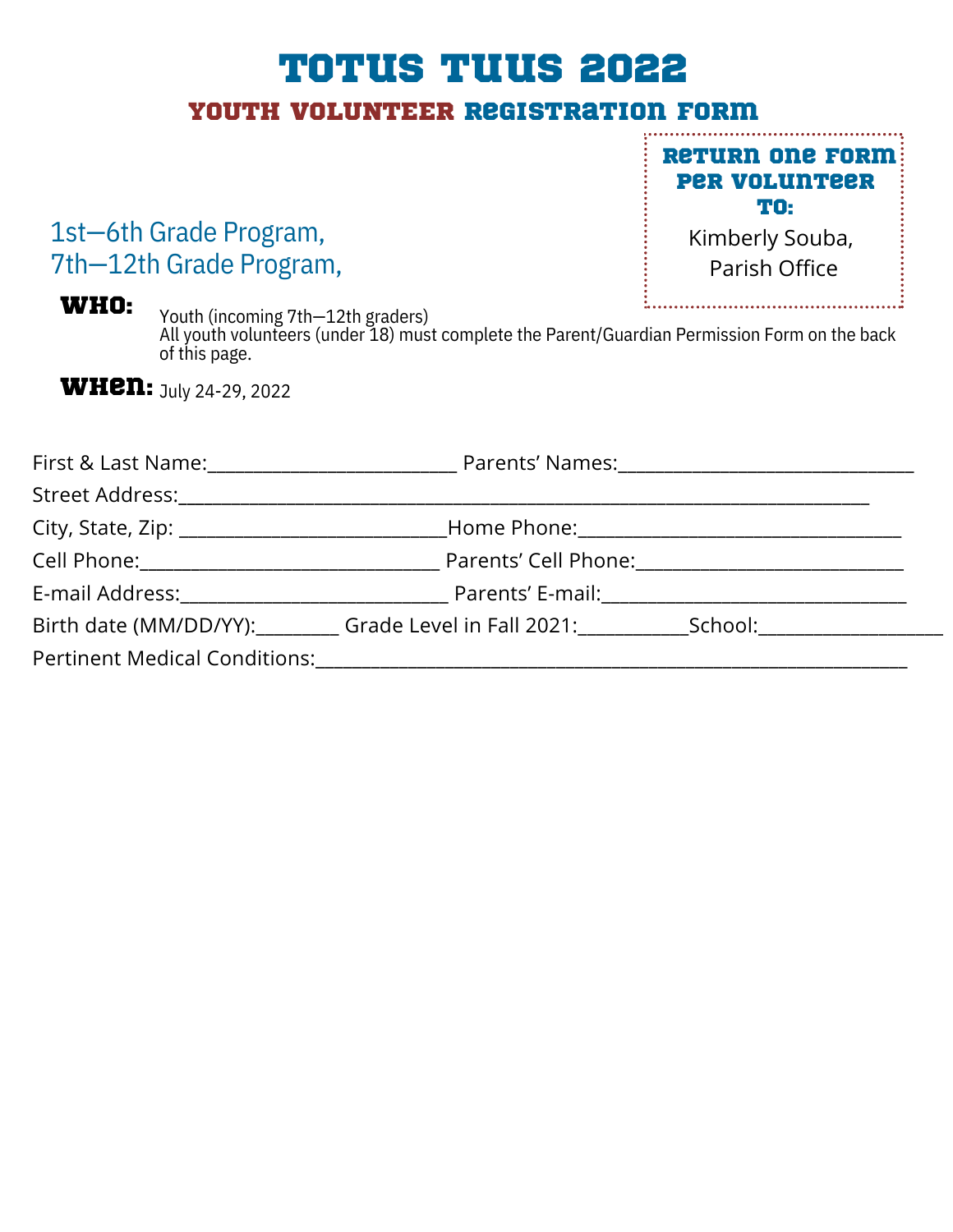### **DIOCESE OF PEORIA PERMISSION FORM YOUTH VOLUNTEER ACTIVITY: TOTUS TUUS**

**Name of Youth Volunteer:\_\_\_\_\_\_\_\_\_\_\_\_\_\_\_\_\_\_\_\_\_\_\_\_\_\_\_\_\_**

#### **PART I: Liability Waiver**

I, the parent and/or legal guardian, of the child(ren) registered by me, herby give my permission for his/her participation in the youth activity named above.I agree to direct my child(ren) to cooperate and conform with directions and instruction of parish, school, and/or Diocesan personnel responsible for youth activities.

As the parent and/or legal guardian, I remain legally responsible for any personal actions taken by the above named student.

\_\_\_\_\_\_\_\_\_\_\_\_\_\_\_\_\_\_\_\_\_\_\_\_\_\_\_\_\_\_\_\_\_\_\_\_\_\_\_\_\_\_\_\_\_ \_\_\_\_\_\_\_\_\_\_\_\_\_\_\_\_\_\_\_\_\_\_\_\_\_\_\_\_\_\_\_\_\_\_\_\_\_\_\_\_\_\_\_\_\_ \_\_\_\_\_\_\_\_\_\_\_

\_\_\_\_\_\_\_\_\_\_\_\_\_\_\_\_\_\_\_\_\_\_\_\_\_\_\_\_\_\_\_\_\_\_\_\_\_\_\_\_\_\_\_\_\_ \_\_\_\_\_\_\_\_\_\_\_\_\_\_\_\_\_\_\_\_\_\_\_\_\_\_\_\_\_\_\_\_\_\_\_\_\_\_\_\_\_\_\_\_\_ \_\_\_\_\_\_\_\_\_\_\_

\_\_\_\_\_\_\_\_\_\_\_\_\_\_\_\_\_\_\_\_\_\_\_\_\_\_\_\_\_\_\_\_\_\_\_\_\_\_\_\_\_\_\_\_\_ \_\_\_\_\_\_\_\_\_\_\_\_\_\_\_\_\_\_\_\_\_\_\_\_\_\_\_\_\_\_\_\_\_\_\_\_\_\_\_\_\_\_\_\_\_ \_\_\_\_\_\_\_\_\_\_\_

In consideration of my child being allowed to participate in this activity, I hereby release and agree to indemnify and hold harmless, the Diocese of Peoria, the parish, teachers, chaperones, volunteers, or representatives associated with the event, and their employees and agents, from any liability for injuries, damages, medical expenses, or any other loss to my child, family, or me (including attorney's fees) arising from or related to my child's participation in this activity.

Print Name of Parent/Guardian Signature of Parent/Guardian Date

#### **PART II: Publicity Waiver**

*Click here to create digital [signature](https://smallpdf.com/sign-pdf)*

Video, still photographs, and audio recordings may be taken during Totus Tuus. This authorization form constitutes permission for my child's participation in videotaping, still photographs, and/or audio recordings, which may be used for future promotional efforts, including the Catholic Diocese of Peoria and/or St. Matthew Parish publications, websites, and advertising materials. In addition, local news organizations may be allowed to photograph or record our events to be used,, distributed, or displayed as agents of the parish and/or diocese as the parish and/or diocese see fit. I hereby expressly grant to the parish named above and/or the Diocese of Peoria the right, privilege and license to use the picture or likeness of my child in any photograph, movie, video production or any other forms of media publication and to use the verbal or written statements or declarations of my child for the purpose of publicizing, fostering and promoting the parish and/or diocese and its programs, or for any other purpose in furtherance of the mission of the parish and/or the Diocese of Peoria.

Print Name of Parent/Guardian Signature of Parent/Guardian Date

#### **PART III: Medical Waiver**

I grant permission for the administration of First Aid to my child, \_\_\_\_\_\_\_\_\_\_\_\_\_\_\_\_\_\_\_\_\_\_\_\_\_\_\_\_\_\_\_\_\_\_\_\_\_\_\_\_\_\_\_\_\_\_,

by the people in charge of the Totus Tuus event, to sign the necessary releases as may be required, and to make the necessary referrals to qualified physicians for the treatment of illness or accidents of a more serious nature. I understand I will be promptly notified in the event of any serious illness or accident and prior to any major surgery, except when delay in such communication would endanger life. In the case of a medical emergency, I understand that every effort will be made to contact the parent/guardian of the participant firstly, then the emergency contact listed below when I cannot be reached. In the event that I cannot be reached, I hereby give permission to the physicians selected by the adult staff to hospitalize, secure proper treatment for, and to order injection, anesthesia, or surgery if deemed necessary for my child.

Print Name of Parent/Guardian Signature of Parent/Guardian Date

#### **Insurance Information:**

| Policy Holder (in the name of): |                   |  |
|---------------------------------|-------------------|--|
| Policy #:                       | Identification #: |  |
|                                 | Phone $\#$ :      |  |
| Authorized Hospital:            |                   |  |
| Parent/Guardian Signature:      | Date:             |  |
|                                 |                   |  |

#### **Emergency Contact:**

| <b>LIIIUI SUIIUI UUIILIUUI.</b><br>In case of emergency, when parents can't be reached, please contact: |              |      |  |  |
|---------------------------------------------------------------------------------------------------------|--------------|------|--|--|
| Relationship to child:                                                                                  | Phone $\#$ : |      |  |  |
| Parent/Guardian Signature:                                                                              |              | Date |  |  |